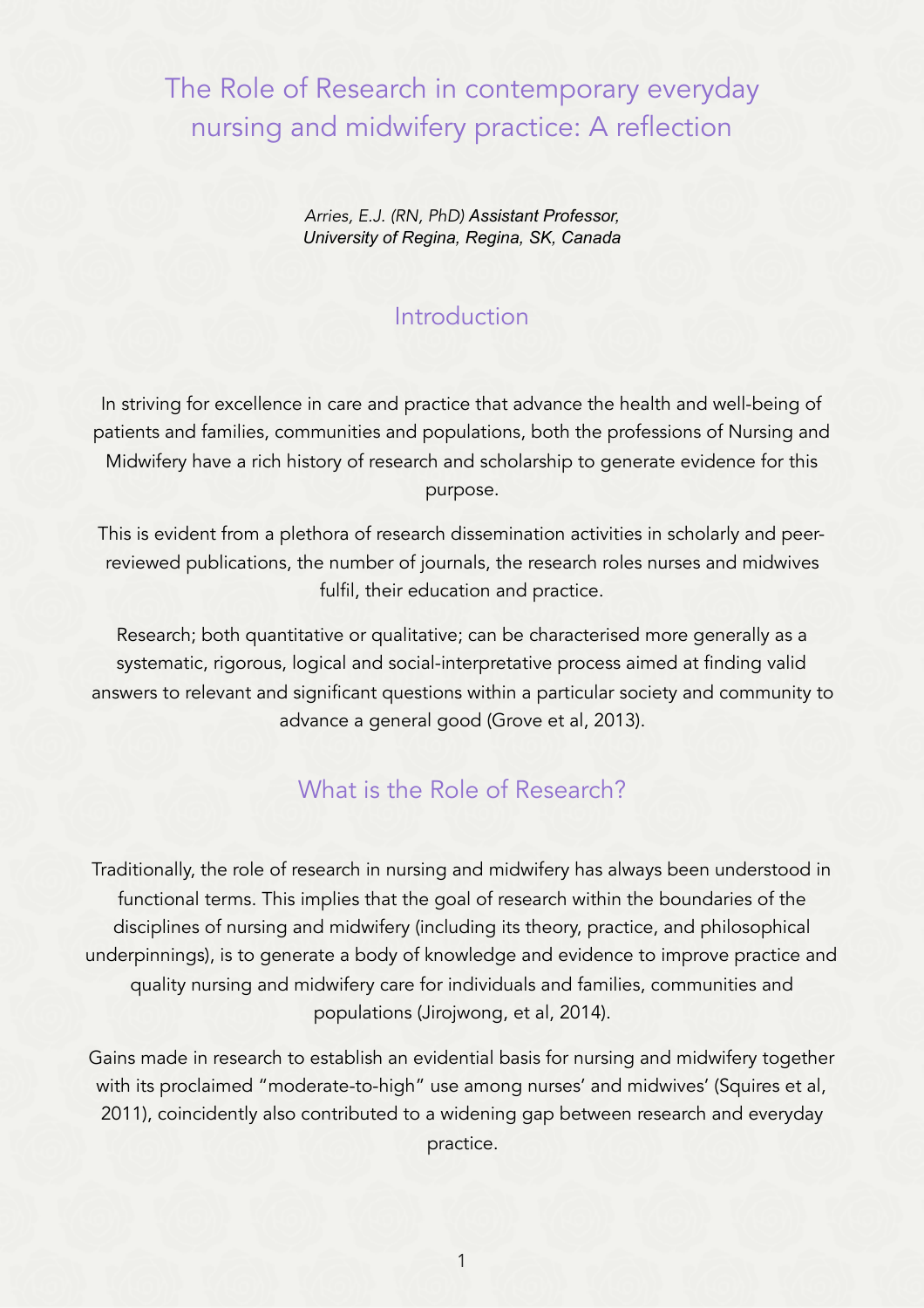### What is the Research Practice Gap?

This is the disproportionate disparity between research evidence and actual practice outcomes. This disparity or gap has been widely discussed, debated and researched in nursing and midwifery and various solutions has been proposed, developed and implemented to address this gap (Fowler Byers & Stullenbarger, 2003).

Yet, it is believed that the research-practice gap continues to widen. More often, questions about the role of research in everyday nursing and midwifery practice are raised from various avenues, e.g. policymakers, the professions itself and the public.

#### Context, Utilisation and the Role of Research in Nursing and Midwifery Practice

Globally nurses and midwives; as committed and accountable professionals in all context and domains of nursing and midwifery practice, including all levels of decision-making; are encourage to get involve, participate, and collaborate in research.

In considering the role of research in everyday nursing and midwifery practice, including the role nurses and midwives play, one have to remain cognisant of the context in which it occurs.

- The link between society and research as an activity, suggests that socio-political, and economic dynamics in contemporary health and practice environment, not only influence and shape the nature and structure of research (e.g., its purpose and methodology, including its role and feasibility), but in turn, evidence generated through research endeavours informs and provide society with means to advance its goals.
- Within the context of everyday nursing and midwifery practice, environmental and contextual factors, both within and outside nursing and midwifery practices related to the researchpractice gap, influence the role of research in everyday nursing and midwifery practice.
- Published research studies identifies *"evidence-based beliefs"* and the complexity of *"evidence-based activities"* as significant predictors or factors influencing nurses' and midwives' readiness and utilisation of research-based evidence to inform their practice decisions (Meijers et al, 2006; Saunders & Vehviläinen-Julkunen, 2016; Thorsteinsson & Sveinsdóttir, 2014).

Evident from research studies, the extent to which nurses and midwives use research evidence in their practice are often reported as "moderate-to-high" (Squires et al, 2011). With the renewed emphasis on research in clinical practice, the role of research in nursing and midwifery shifted from the generation of evidence towards the increasing application of evidence in everyday practice to bring about good care outcomes for individuals, groups and communities.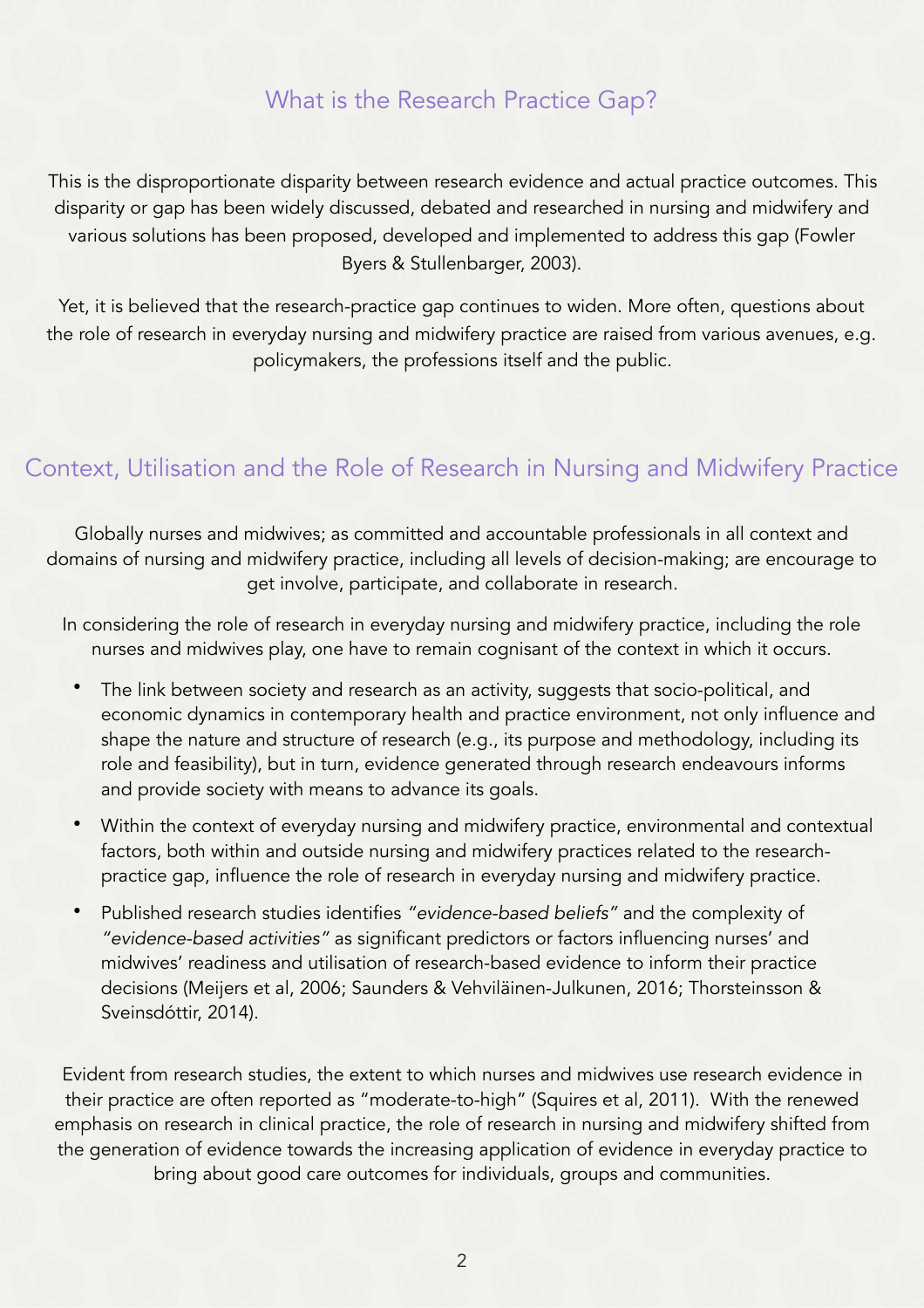Nurses and Midwives Participation in Research Activities: What are the Roles that Nurses and Midwives Fulfil?

Considering contextual influences, the role of research in everyday nursing and midwifery practice conceptually is depicted as striding two extreme poles with the role of research consumer on the one end and that of research producer on the other (Loiselle & Profetto-McGrath, 2011; Jirojwong, et al, 2014)

## Producers of Research

In the traditional role, as research producers of new knowledge, nurses and midwives, actively engage in research activities through

- The identification and formulation of research problems in practice,
- Designing, refining and implementing research studies to generate a knowledge-base for practice.
- To a large extent phenomena in the purview of nursing and midwifery are explored, described and interventions are tested and evaluated to determine effect using several research designs, methods and techniques.

The end-product of such endeavours are evident in a body of knowledge covering a wide variety of topics in nursing and midwifery practices, that is captured in a phletora of published literature communicated in many scholarly journals stored in several data-bases.

Nurses and midwives demonstrate an ongoing involvement and participation in scholarly conferences, meetings and professional activities; as well as the variety of research roles they fulfil.

 Examples of such role include, as independent researchers, team leaders of disciplinary and interdisciplinary projects; research facilitators, coordinators, nurse scientist, etc. (Brant, 2016; Jirojwong, et al, 2014; Loiselle & Profetto-McGrath, 2011).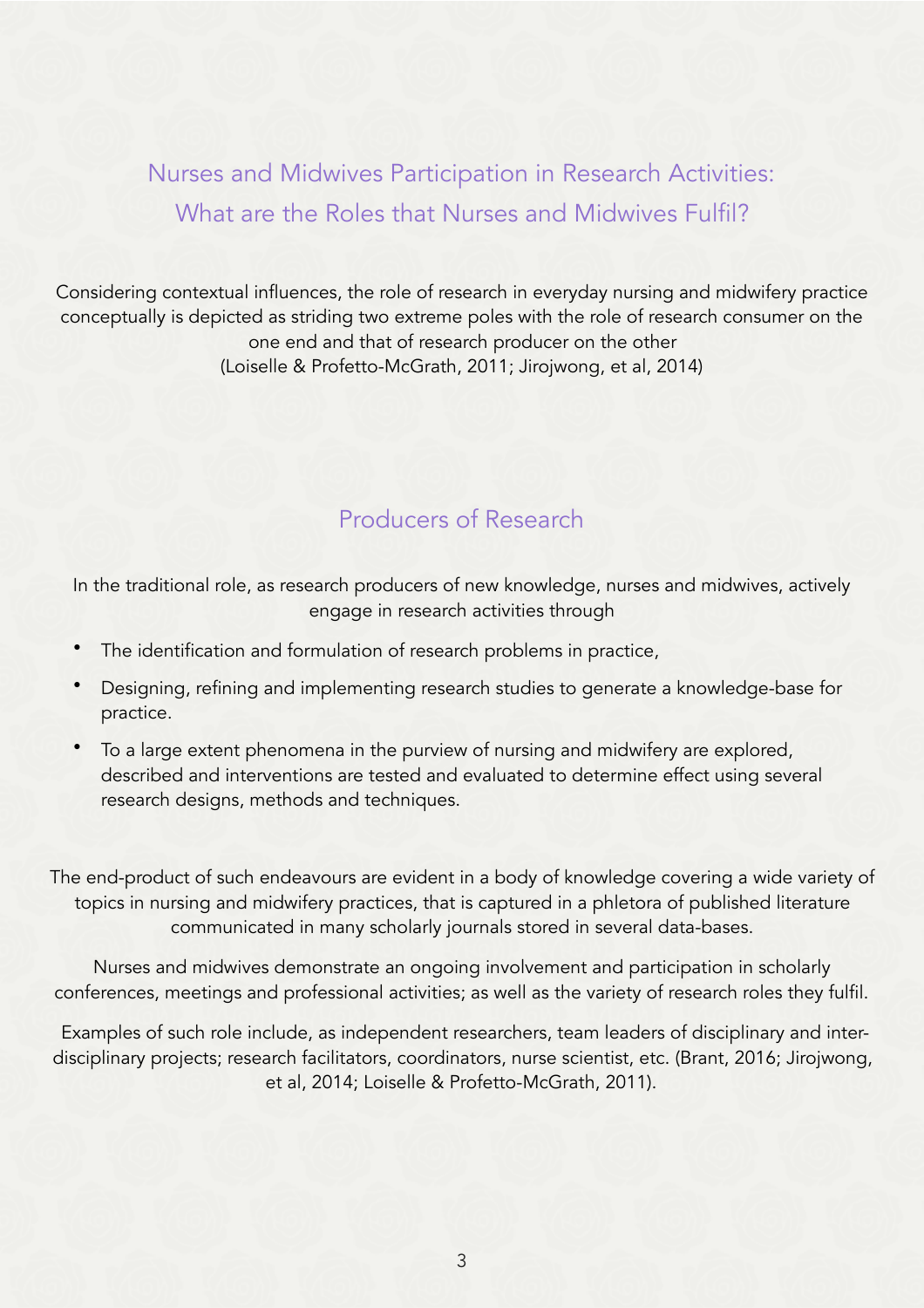#### Consumers of Research

In the role as "consumers" of research, nurses and midwives as professionals keeping abreast of new developments in their respective areas of everyday practice, read research papers to acquire new and develop existing skills, keeping up-to-date with evidence in their areas of practice, to deliver competent, compassionate, safe, ethical and quality care to patients.

Nurses and midwives increasingly conduct systematic literature reviews, search, retrieve, critically appraise, and synthesise evidence on best-practice interventions within the purview of their responsibilities (e.g., pain management, gentle birth options, end-of-life care; ethics education, etc). These are integrated with patient values and expert judgment by engaging with patients and families, healthcare managers, policy-makers and funders of healthcare, to make better health care decisions and improve quality nursing care, practice and organisational outcomes, as well as highlighting gaps for further research (Hanrahan et al, 2015; Zhou et al., 2015; Alderdice et al, 2013)

In-between the respective roles as producers and consumers of research nurses and midwives takeon various roles of research-related activities in everyday practice (Loiselle & Profetto-McGrath, 2011). For example, as field-workers or assistants to nurse and midwife researchers actively involving and participating in the recruitment and selection of research participants and data collection; participate in journal clubs in which groups of nurses in their respective fields of everyday practice regularly meet to discuss and critique research articles; participate in conferences, professional and research meetings; review clinical research proposals and provide expert input to improve aspects of clinical research protocols; participate in clinical research or evidence-based translation workshops in which various stakeholders (e.g., patients and families; nursing students, clinicians, nurse managers, administrators) came together to discuss the implications and relevance of research findings to be translated in a specific health care institution or clinical unit (Jirojwong, et al, 2014).

These aforementioned roles in research in everyday nursing and midwifery practice can accommodate nurses with various levels of skills and expertise and interest. Nurses' and midwives in everyday practice also increasingly becoming involved and lead inter-disciplinary research studies that aligns with their professional values, interest and passions, focusing on social justice and human rights issues in care practices.

Nurses and midwives also extend the boundaries of research into theory-development to contemplate and theorise the ethical and ecological validity of research, that is the extent to which process and outcomes of research are relevant to various contexts, groups or societies (Loiselle & Profetto-McGrath, 2011). To this end, nurses and midwives in research and research-related activities evaluate how systems and social structures shape and influence social justice, human rights, equity, quality and access of care for all.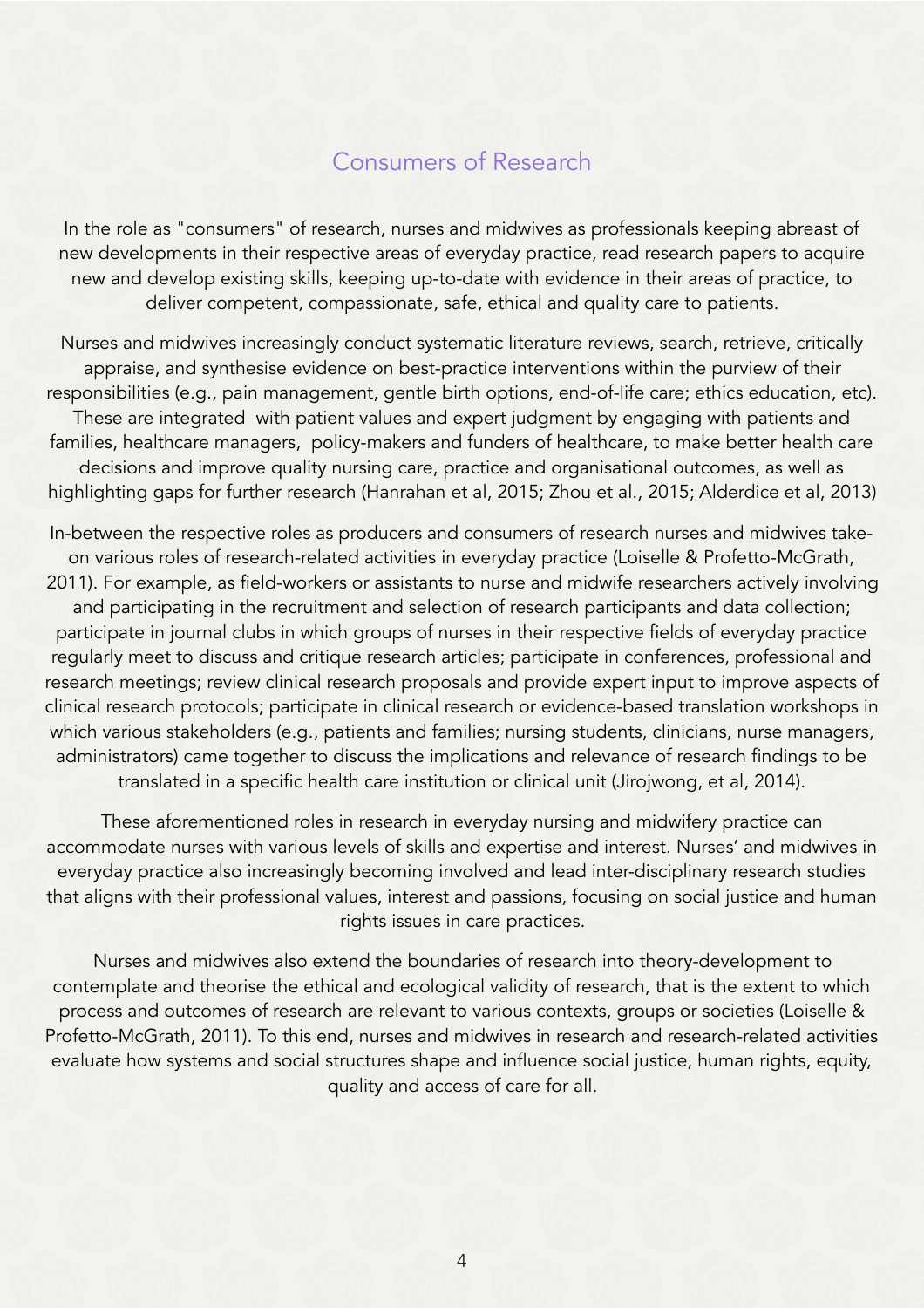## Conclusion

"If you have an inquiring mind, identify problems in clinical practice and strive to achieve better outcomes, you are conducting research, because you are "re-looking" to bring about changes to the better or your clients and patients" (Du Plessis, 2015).

To advance on the progress and achievements nurses and midwives has made in the domain of research and scholarship, ongoing education and capacity-building in research is a key consideration (McCance et al, 2007). Education and capacity building among nursing students in undergraduate nursing courses focusing on levelling-approach to develop competencies in research literacy, including the critical reading of research literature, its critical appraisal and synthesis of evidence is important.

Furthermore, this requires of undergraduate students to have a firm grasp of foundational knowledge of research concepts and methods, in relation to disciplinary understandings. At the graduate level, to emphasise knowledge translation and translational research endeavours grounded in in inter-professional, inter-disciplinary understandings and collaborations in research practices.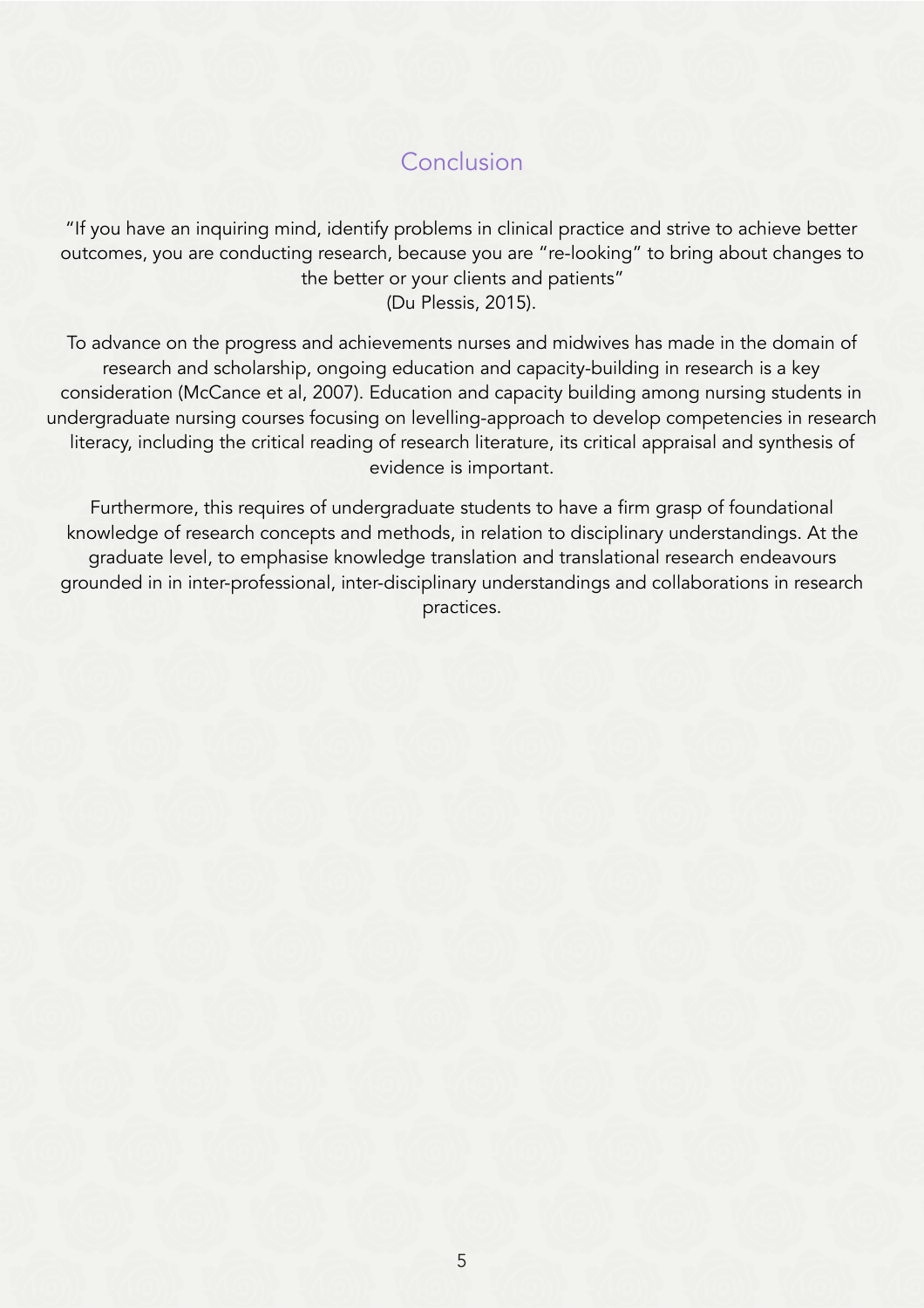## References

- 1. Alderdice, F., McNeill, J., Lynn, F. (2013) A systematic review of systematic reviews of interventions to improve maternal mental health and well-being. *Midwifery*, 29, 389-399. http://dx.doi.org/10.1016/j.midw.2012.05.010.
- 2. Brant, J.M. (2015). Bridging the research-to-practice gap: The role of the nurse scientist. *Seminars in Oncology Nursing*, 31, 298-305. Doi: 10.1016/j.soncn.2015.08.006.
- 3. Fowler Byers, J. & Stullenbarger, E. (2003). Meta-analysis and decision analysis bridge research and practice. *Western Journal of Nursing Research*, 25, 193-204. Doi: 10.1177/0193945902250037
- 4. Du Plessis, (DW 2015). Why research? Bridging the gap. Keynote address. Life Hospital Research forum. November 15, 2015.
- 5. Grove, S.K., Burns, N. & Gray, J. (2013). *The Practice of Nursing Research: Appraisal, synthesis and generation of evidence*. 7th edition. St Louis, Missouri.
- 6. Hanrahan, K., Wagner, M., Matthews, G., Stewart, S., Dawson, C., Greiner, J., Pottinger, J., Vernon-Levett, P., Herold, D., Hottel, R., Cullen, L., Tucker, S. & Williamson, A. (2015). Sacred Cow Gone to Pasture: A Systematic evaluation and integration of evidence-based practice. *Worldviews on Evidence-Based Nursing*, 12(1), 3-11.
- 7. Jirojwong, S., Johnson, M. & Welch, A. (eds). (2014). *Research methods in nursing and midwifery: pathways to evidence-based practice*. Second edition. Oxford University Press: South Melbourne, Victoria.
- 8. L. Zhou, L., Liu, X.-L., Tan, J.-Y., Yu, H.-P., Pratt, J. & Peng, Y.-Q. (2015) Nurse-led educational interventions on cancer pain outcomes for oncology outpatients: a systematic review. *International Nursing Review*, 62, 218–230.
- 9. Loiselle, C.G. & Profetto-McGrath, J. (2011). *Canadian essentials of nursing research*. Third edition. Lippincott Williams & Wilkins: Philadelphia, US.
- 10. McCance, T.V., Fitzsimons, D., Keeney, S., Hasson, F. & McKenna, H.P. (2007). Capacity building in nursing and midwifery research and development: an old priority with a new perspective. *Journal of Advanced Nursing*, 59, 57–67. Doi: 10.1111/j.1365-2648.2007.04280.x
- 11. Meijers et al, 2006, J.M.M., Janssen, M.A.P., Cummings, G.C., Wallin, L., Estabrooks, C.A. & Halfens, R.Y.G. (2006). Assessing the relationship between contextual factors and research utilization in nursing: a systematic literature review. *Journal of Advanced Nursing*, 55, 622-635. Doi: 10.1111/j.1365-2648.2006.03954.x